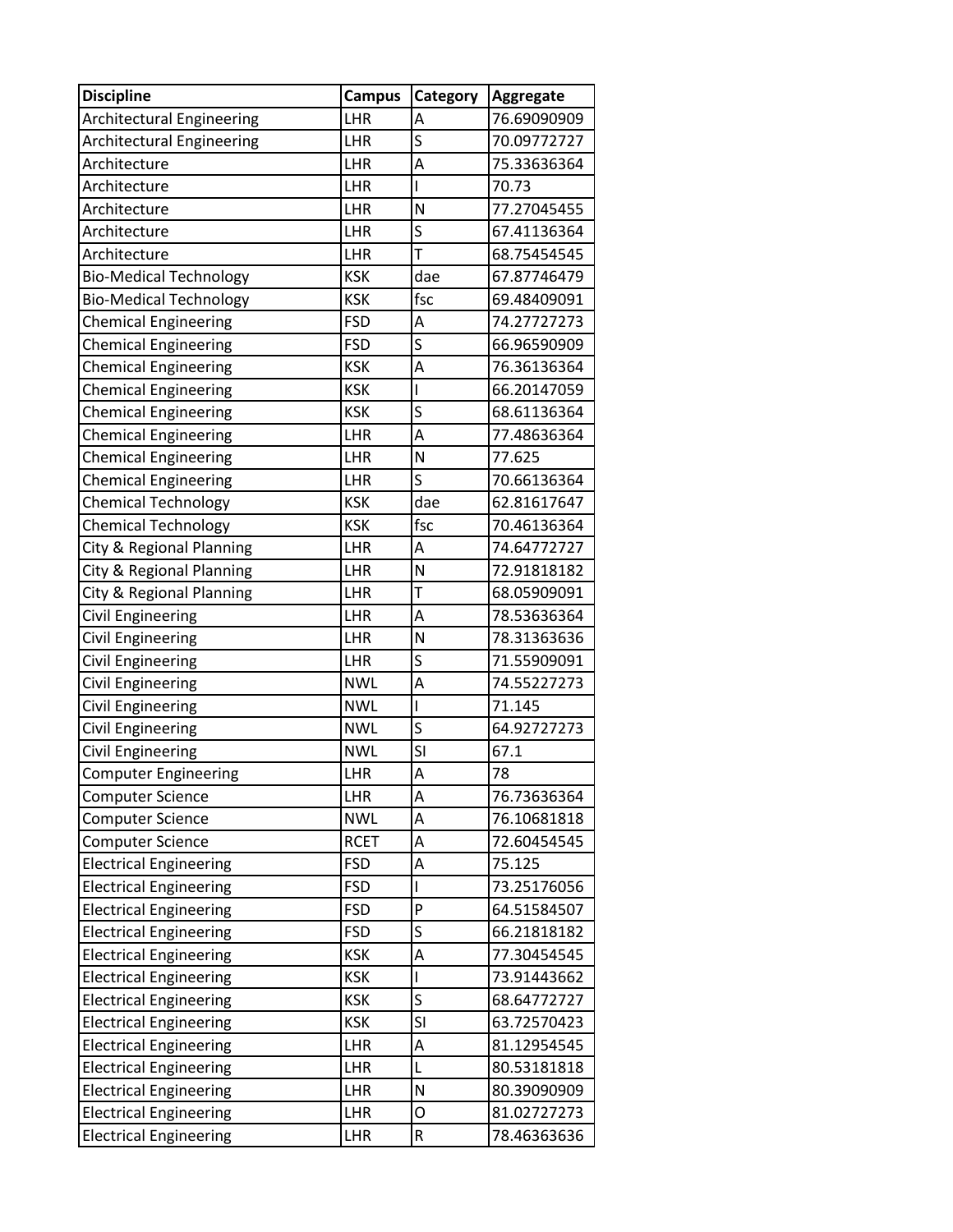| <b>Electrical Engineering</b>          | LHR         | S                       | 76.01590909 |
|----------------------------------------|-------------|-------------------------|-------------|
| <b>Electrical Engineering</b>          | <b>NWL</b>  | A                       | 73.7        |
| <b>Electrical Engineering</b>          | <b>NWL</b>  | L                       | 72.07077465 |
| <b>Electrical Engineering</b>          | <b>NWL</b>  | S                       | 64.61363636 |
| <b>Electrical Engineering</b>          | <b>RCET</b> | A                       | 74.575      |
| <b>Electrical Engineering</b>          | <b>RCET</b> | I                       | 72.15246479 |
| <b>Electrical Engineering</b>          | <b>RCET</b> | S                       | 68.00454545 |
| <b>Electrical Technology</b>           | <b>KSK</b>  | dae                     | 69.89119718 |
| <b>Electrical Technology</b>           | <b>KSK</b>  | fsc                     | 71.41136364 |
| <b>Environmental Engineering</b>       | LHR         | Α                       | 74.45909091 |
| <b>Environmental Engineering</b>       | LHR         | S                       | 67.40227273 |
| <b>Geological Engineering</b>          | LHR         | A                       | 73.55909091 |
| <b>Geological Engineering</b>          | LHR         | S                       | 70.10909091 |
| Industrial & Manufacturing Engg        | LHR         | A                       | 76.36818182 |
| Industrial & Manufacturing Engg        | LHR         | I                       | 71.10294118 |
| Industrial & Manufacturing Engg        | LHR         | S                       | 68.97727273 |
| Industrial & Manufacturing Engg        | <b>RCET</b> | A                       | 72.85       |
| Industrial & Manufacturing Engg        | <b>RCET</b> | I                       | 71.07205882 |
| <b>Mechanical Engineering</b>          | <b>KSK</b>  | A                       | 77.54772727 |
| <b>Mechanical Engineering</b>          | <b>KSK</b>  | I                       | 74.09264706 |
| <b>Mechanical Engineering</b>          | <b>KSK</b>  | S                       | 70.03181818 |
| <b>Mechanical Engineering</b>          | <b>KSK</b>  | $\overline{\mathsf{S}}$ | 68.71764706 |
| <b>Mechanical Engineering</b>          | LHR         | Α                       | 80.19318182 |
| <b>Mechanical Engineering</b>          | LHR         | L                       | 80.31590909 |
| <b>Mechanical Engineering</b>          | LHR         | N                       | 78.36818182 |
| <b>Mechanical Engineering</b>          | LHR         | O                       | 79.07045455 |
| <b>Mechanical Engineering</b>          | LHR         | S                       | 74.38636364 |
| <b>Mechanical Engineering</b>          | <b>NWL</b>  | Α                       | 74.03409091 |
| <b>Mechanical Engineering</b>          | <b>NWL</b>  |                         | 71.99411765 |
| <b>Mechanical Engineering</b>          | <b>NWL</b>  | P                       | 60.33125    |
| <b>Mechanical Engineering</b>          | <b>NWL</b>  | S                       | 64.93181818 |
| <b>Mechanical Engineering</b>          | <b>RCET</b> | Α                       | 76.075      |
| <b>Mechanical Engineering</b>          | <b>RCET</b> |                         | 72.62352941 |
| <b>Mechanical Engineering</b>          | <b>RCET</b> | S                       | 68.31136364 |
| <b>Mechanical Technology</b>           | <b>KSK</b>  | dae                     | 70.09117647 |
| <b>Mechanical Technology</b>           | <b>KSK</b>  | fsc                     | 71.22272727 |
| <b>Mechatronics &amp; Control Engg</b> | <b>FSD</b>  | Α                       | 73.73636364 |
| <b>Mechatronics &amp; Control Engg</b> | <b>FSD</b>  | I                       | 71.55       |
| Mechatronics & Control Engg            | <b>FSD</b>  | S                       | 64.75       |
| <b>Mechatronics &amp; Control Engg</b> | <b>FSD</b>  | SI                      | 65.30147059 |
| <b>Mechatronics &amp; Control Engg</b> | LHR         | Α                       | 79.08636364 |
| Mechatronics & Control Engg            | LHR         | L                       | 73.17941176 |
| Mechatronics & Control Engg            | LHR         | S                       | 76.19772727 |
| Metallurgical & Materials Engg         | LHR         | Α                       | 75.53863636 |
| Metallurgical & Materials Engg         | LHR         | I                       | 71.27318841 |
| Metallurgical & Materials Engg         | LHR         | N                       | 72.62272727 |
| Metallurgical & Materials Engg         | LHR         | S                       | 69.49545455 |